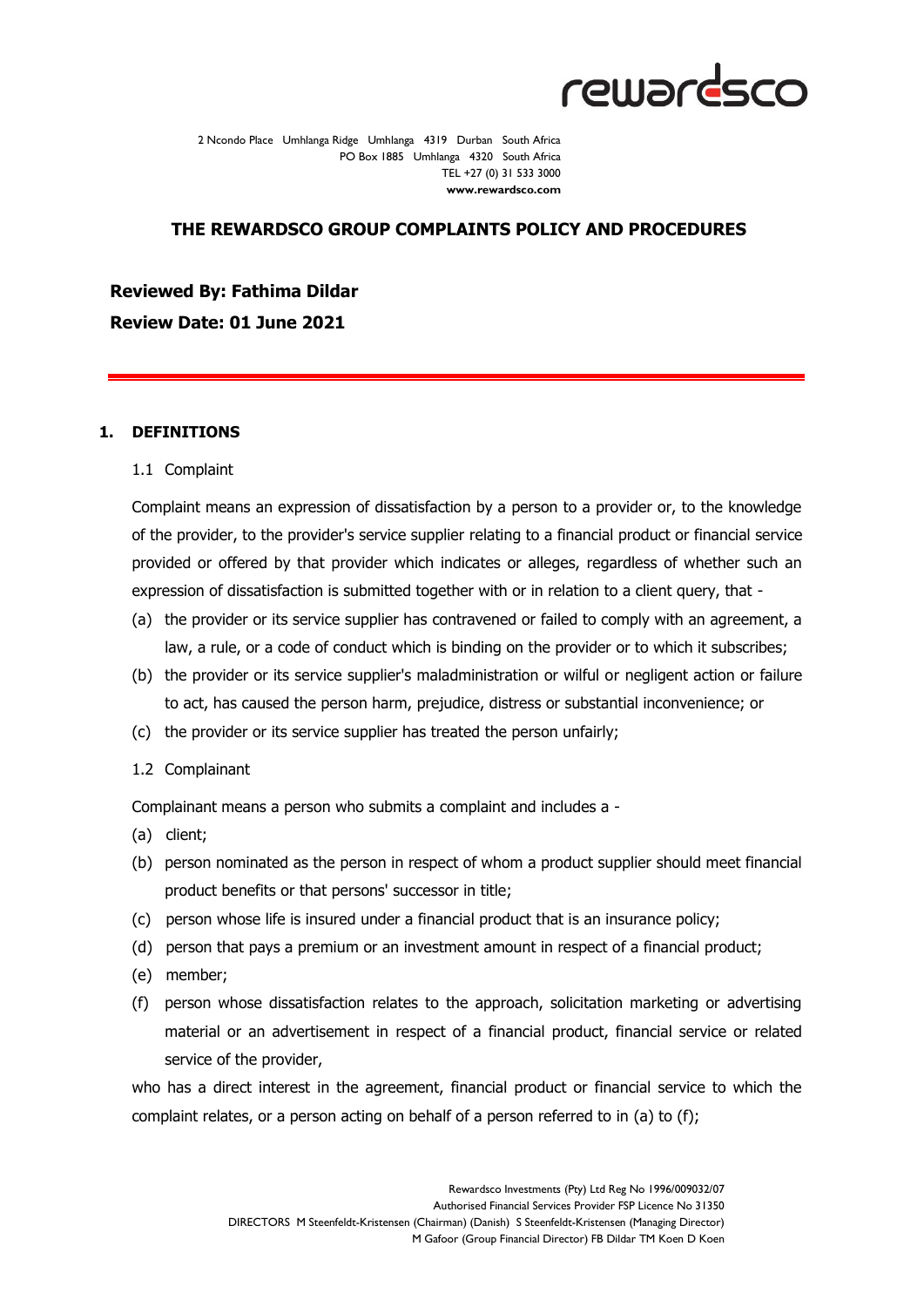### 1.3 Client query

Client query means a request to the provider or the provider's service supplier by or on behalf of a client, for information regarding the provider's financial products, financial services or related processes, or to carry out a transaction or action in relation to any such product or service.

## 1.4 Internal Complaints Review and Escalation Process

Internal Complaints Review and Escalation Process means the system and procedures established and maintained by the FSP in accordance with the General Code of Conduct for the resolution of reportable complaints lodged against the FSP by complainants.

## **2. PURPOSE OF A COMPLAINTS POLICY**

In terms of section 17(1)(a) of the General Code of Conduct for Authorised Financial Services Providers and Representatives ("the General Code of Conduct") a provider must establish, maintain and operate an adequate and effective complaints management framework, in order to ensure the effective resolution of complaints and the fair treatment of complainants.

The complaints management framework must be based on the following outcomes:

- **EXED** Is proportionate to the nature, scale and complexity of the provider's business and risks;
- **EXECT:** Is appropriate for the business model, policies, services, and clients of the provider;
- **E** Enables complaints to be considered after taking reasonable steps to gather and investigate all relevant and appropriate information and circumstances, with due regard to the fair treatment of complainants;
- Does not impose unreasonable barriers to complainants; and
- Must address and provide for the matters as contained in Part XI of the General Code of Conduct.

In order to achieve the abovementioned outcomes, the organisation has adopted a complaints policy which outlines the organisation's commitment towards the fair, transparent and effective resolution of complaints. The organisation will also ensure that the Complaints Management Framework is regularly reviewed in order to ensure the effectiveness of same.

## **3. ESTABLISHING A COMPLAINTS MANAGEMENT FRAMEWORK**

The organisation is committed towards rendering financial services with the proper due skill, care and diligence and in the best interests of its clients.

Despite the organisation's high service standards there may be instances where a client nevertheless prefers to submit a formal complaint against the organisation. In such instances the organisation will follow the complaints management framework as outlined below.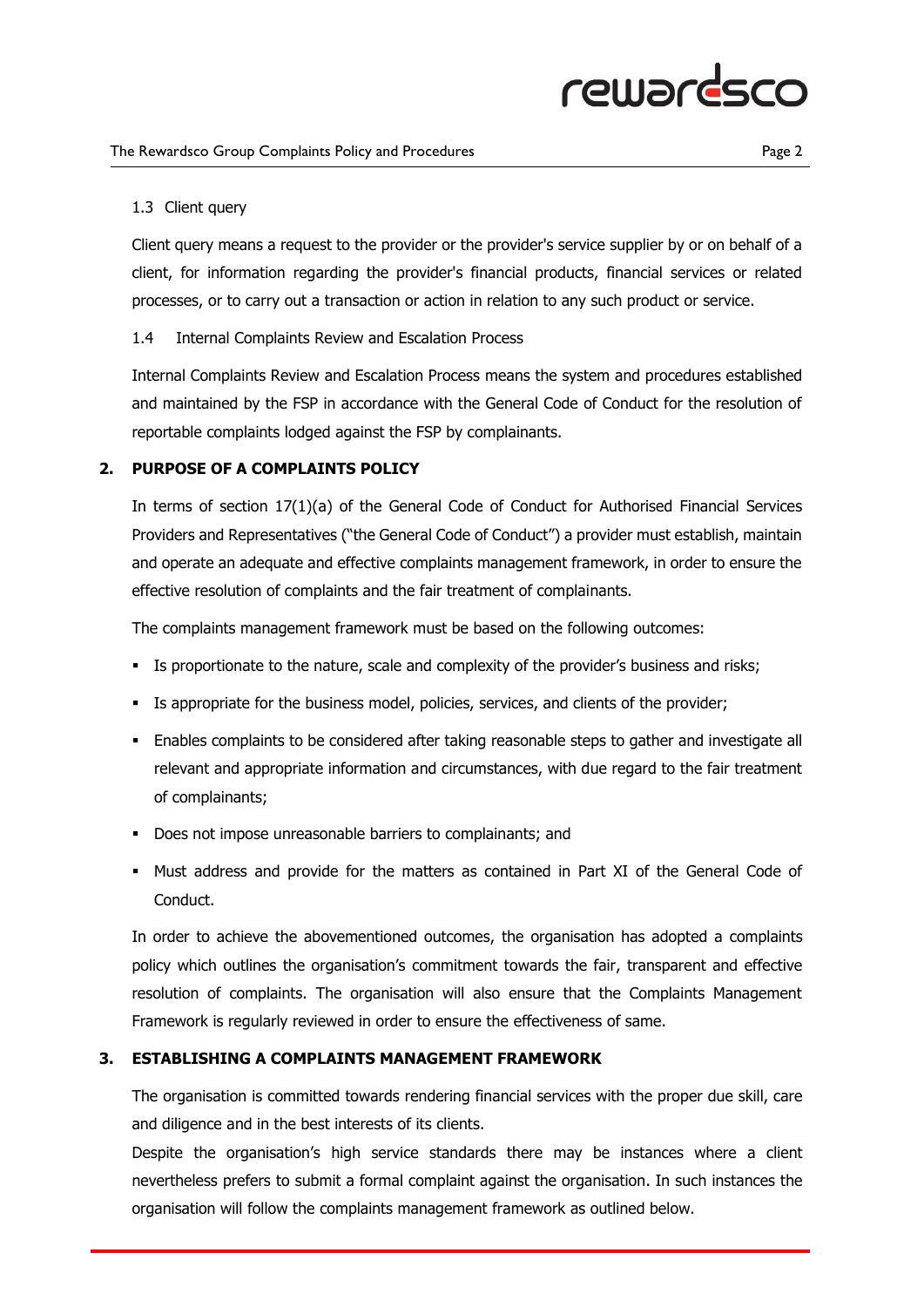# rewardsco

The FSP is committed towards a transparent and accessible complaints resolution process that is fair to all parties involved. In order to achieve these outcomes, the FSP undertakes as follows:

- **•** The organisation's complaints management framework incorporates the following features, which the organisation is committed to enforcing at all times:
	- · Relevant objectives, key principles and the proper allocation of responsibilities for dealing with complaints across the business of the organisation;
	- · Appropriate performance standards (internally and where any functions are outsourced) in order for complaints management to ensure objectivity and impartiality;
	- · Documented procedures for the appropriate management and categorisation of complaints which include expected timeframes and provides for circumstances under which these timeframes may be extended;
	- · Documented procedures which clearly define the escalation, decision-making, monitoring, and oversight processes within the complaints management framework;
	- · Appropriate complaint record keeping, monitoring and analysis of complaints, and reporting to executive management, the board of directors and any relevant committee of the board on –
		- · Identified risks, trends and action taken in response thereto; and
		- · The effectiveness and outcomes of the complaints management framework.
- **•** Appropriate communication with complainants and persons representing complainants on the complaints and the complaints processes and procedures;
- Appropriate engagement between the organisation and the relevant Ombud;
- **Compliance with requirements for reporting to the Regulator and public reporting in accordance** with part XI of the General Code of Conduct.
- A process for managing complaints relating to the organisation's representatives and service suppliers, insofar as such complaints relate to services provided in connection with the organisation's financial products, financial services or related services, which process will:
	- · Enable the organisation to reasonably satisfy itself that the representative or service supplier has adequate complaints management processes in place to ensure the fair treatment of complainants;
	- · Provide for the monitoring and analysis by the organisation of aggregated complaints data in relation to the complaints received by its representatives and service suppliers and their outcomes;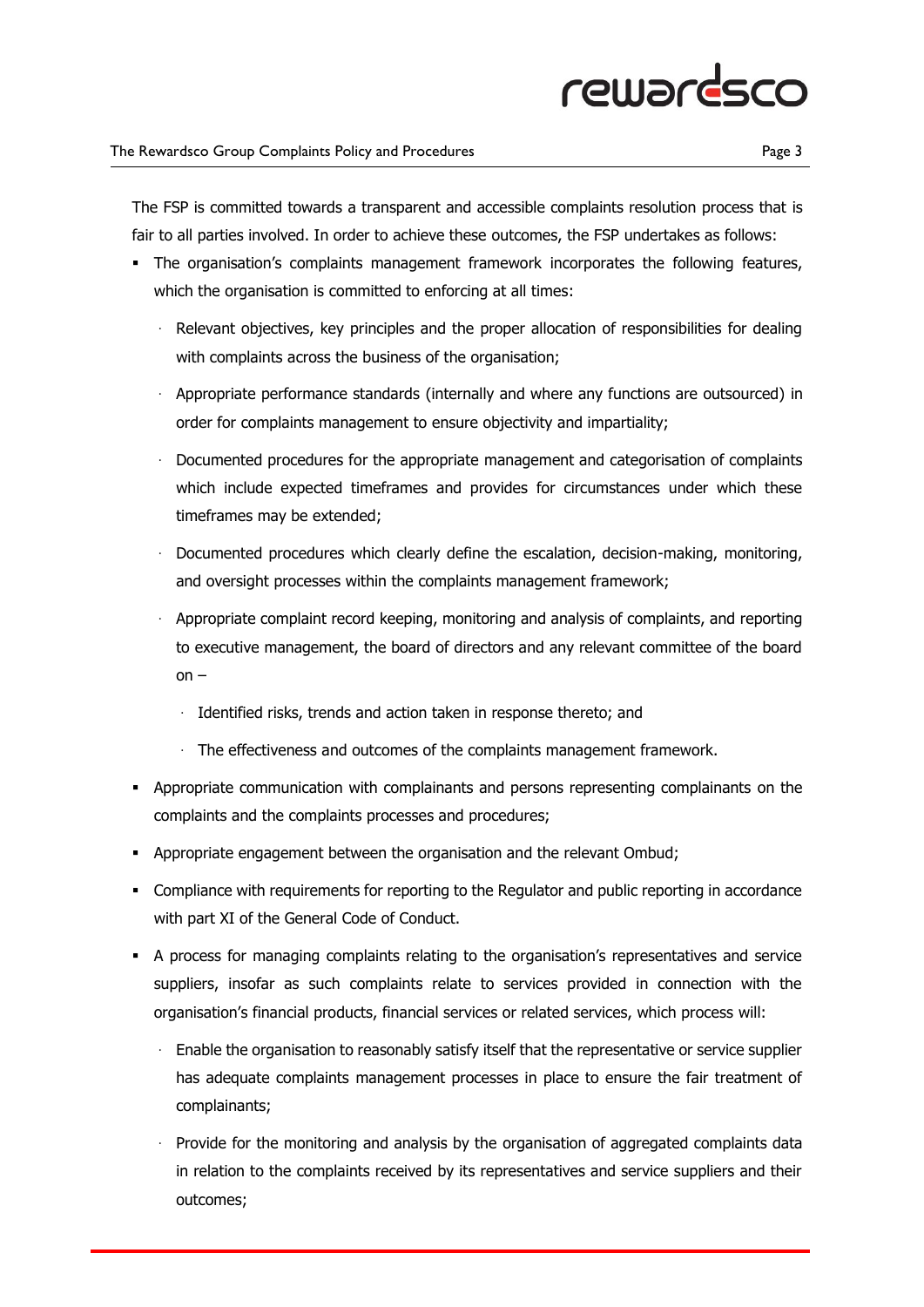# rewardsco

### The Rewardsco Group Complaints Policy and Procedures **Page 4** and  $P$

- · Include effective referral processes between the organisation and its representatives and service suppliers for handling and monitoring complaints that are submitted directly to either of them and require referral to the other for resolution; and
- · Include processes to ensure that complainants are appropriately informed of the process being followed and the outcome of the complaint.
- The organisation will regularly monitor the complaints management framework.
- **•** The organisation will resolve client complaints by means of a practical resolution process that is managed effectively.
- **•** The organisation will train and empower all relevant staff members in order to facilitate and resolve complaints impartially.
- The organisation will deal with complaints in a timely and fair manner, with each compliant receiving proper due consideration.
- The organisation will take the necessary steps to investigate and respond promptly to a complainant.
- The organisation will maintain a record of all complaints for a period of 5 years together with an indication of whether or not the complaint has been resolved.
- **•** The organisation will investigate, and where necessary, take appropriate action in order to avoid and prevent similar circumstances which gave rise to the complaint.
- **•** The organisation will ensure the recording of complaints and complaints-related information in an accurate, efficient and secure manner, and will establish and maintain appropriate processes for reporting of complaints related information to its governing body.
- **•** The organisation is committed to ensuring that its complaints processes and procedures are transparent, visible, and accessible through channels that are appropriate to the organisation's clients.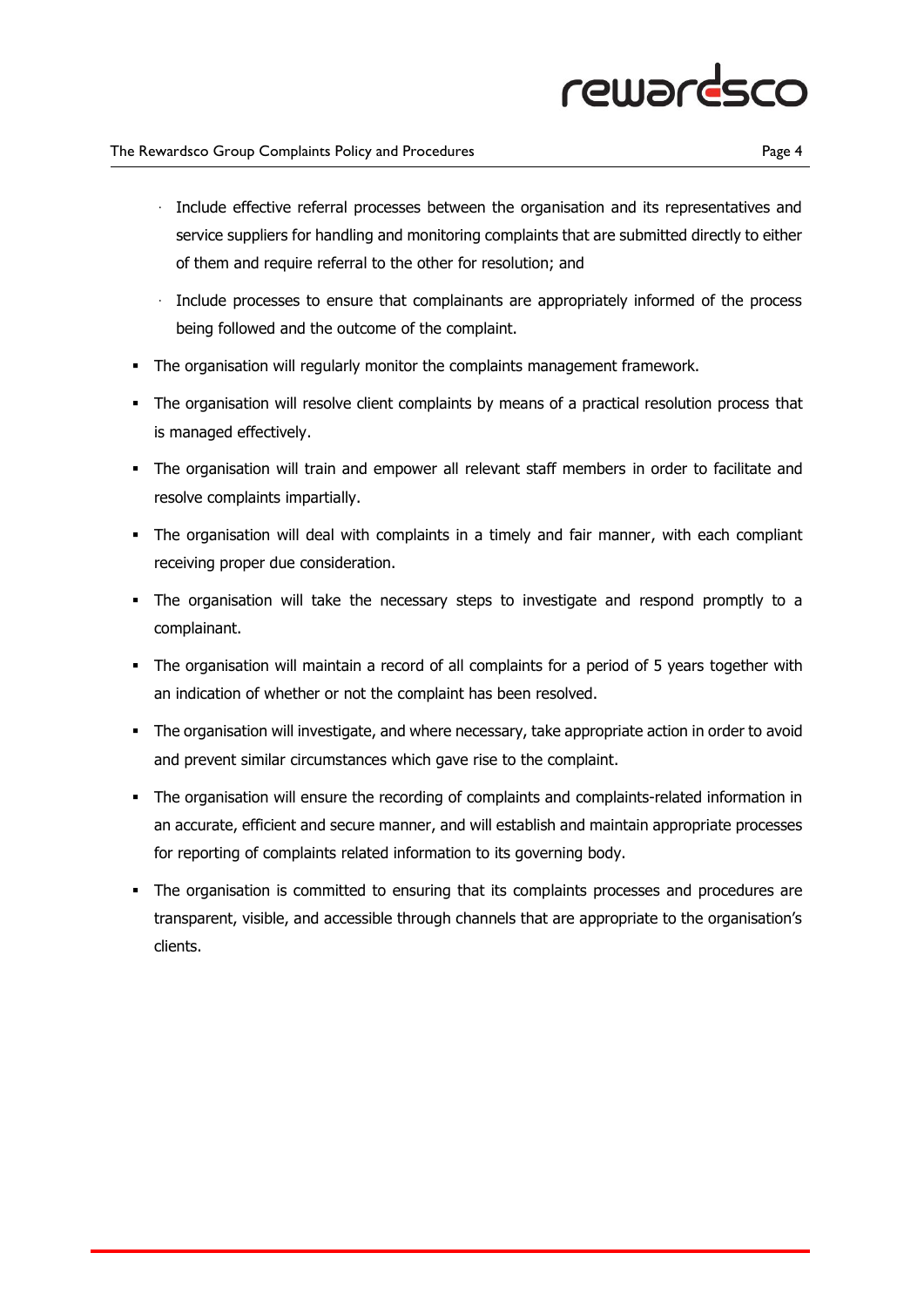

### **4. WHO IS THE REWARDSCO GROUP?**

The Rewardsco Group consists of Rewardsco Investments (Pty) Ltd, registration number 1996/009032/07 as the holding company and its subsidiaries:

- Rewardsco Sales (Pty) Ltd, registration number 2007/006416/07;
- Mondo Connect (Pty) Ltd, registration number 2014/125576/07;
- Jika (Pty) Ltd, registration number 2017/542571/07; and
- Vuka Money (Pty) Ltd, registration number 2014/077231/07.

## **5. ALLOCATION OF RESPONSIBILITIES**

- **•** The Managing Executive: Customer and the key individual of the organisation will therefore oversee and approve the effectiveness and implementation of the organisation's complaints management framework.
- **•** The internal complaint review and escalation process may be delegated to key personnel within Customer Management, and any queries relating to the aforementioned process must be directed to same.

### **6. RESPONSIBLE AND ADEQUATE DECISION-MAKING**

- **•** Any person in the organisation that is responsible for making decisions or recommendations in respect of complaints generally or a specific complaint must –
	- · Be adequately trained;
	- · Have an appropriate mix of experience, knowledge and skills in complaints handling, fair treatment of customers, the subject matter of the complaints concerned and relevant legal and regulatory matters;
	- · Not be subject to a conflict of interest; and
	- · Be adequately impowered to make impartial decisions or recommendations.

## **7. TREATING CUSTOMERS FAIRLY**

Treating Customers Fairly (TCF) framework principles are viewed seriously by the Rewardsco Group and all 6 (six) outcomes, as stated below, are practiced at all times. All objectives in interactions with any customer is to deliver excellent customer experiences to be achieved through the ongoing review of all business practices and analysis of complaints. The main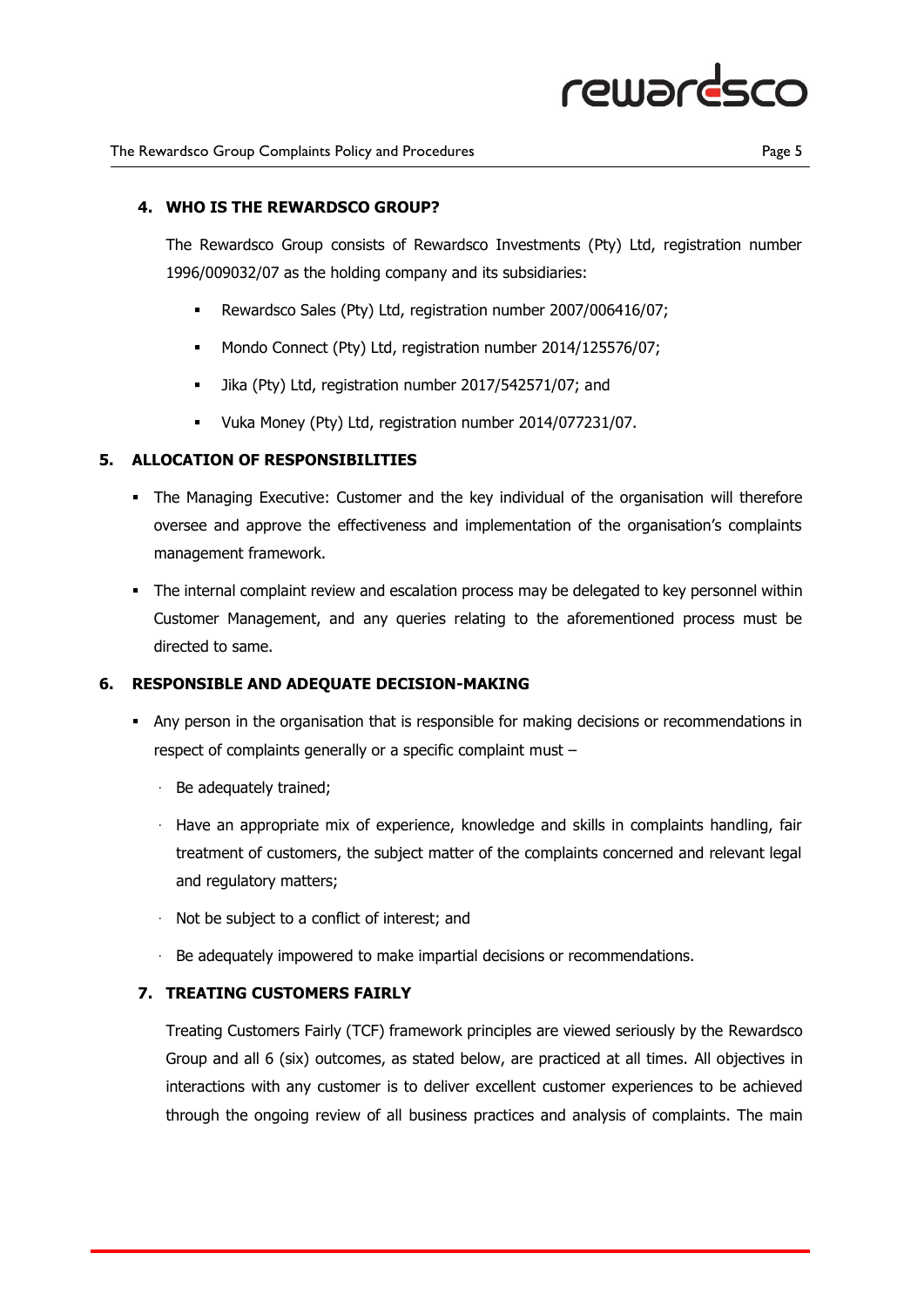# rewardsco

objective is to be fair in the treatment of all consumers and partners and being compliant, in all aspects, of the 6 (six) outcomes of the TCF framework. These outcomes are:

- You are confident that your fair treatment is key to our culture;
- **•** Products and services are designed to meet your needs;
- We will communicate clearly, appropriately and on time;
- We provide advice which is suitable to your needs and circumstances;
- Our products and services meet your standards and are of an acceptable level; and
- **•** There are no barriers to access our service or to lodge any complaints.

## **8. INTERNAL COMPLAINT ESCALATION PROCESS**

- Through the adoption of this policy, the organisation establishes an appropriate internal complaints escalation process.
- The organisation is committed to ensuring that the procedures within the complaints escalation is not overly complicated and does not impose unduly burdensome paperwork or other administrative requirements on complainants.
- **•** The internal complaint escalation process
	- · follows a balanced approach, which bears in mind the legitimate interests of all parties involved, including the fair treatment of complainants;
	- · provides for the internal escalation of complex or unusual complaints at the request of the initial complaint handler;
	- provides for complainants to escalate complaints not resolved to their satisfaction;

## **9. DECISIONS RELATING TO COMPLAINTS**

• The organisation will clearly and transparently communicate the availability and contact details of the relevant Ombud to complainants at the start of the relationship, and in relevant periodic communications. The organisation will also display and make available information regarding the relevant Ombud on its premises and website.

## **10. COMPLAINTS PROCEDURE**

- **•** In line with achieving the Treating Customers Fairly Outcomes, the following underpins the complaints procedure:
- **•** On request, written information regarding the complaints-handling process is provided.
- The following information will be provided to the complainant in a clear and up-to-date manner:
- type of information to be provided by the complainant;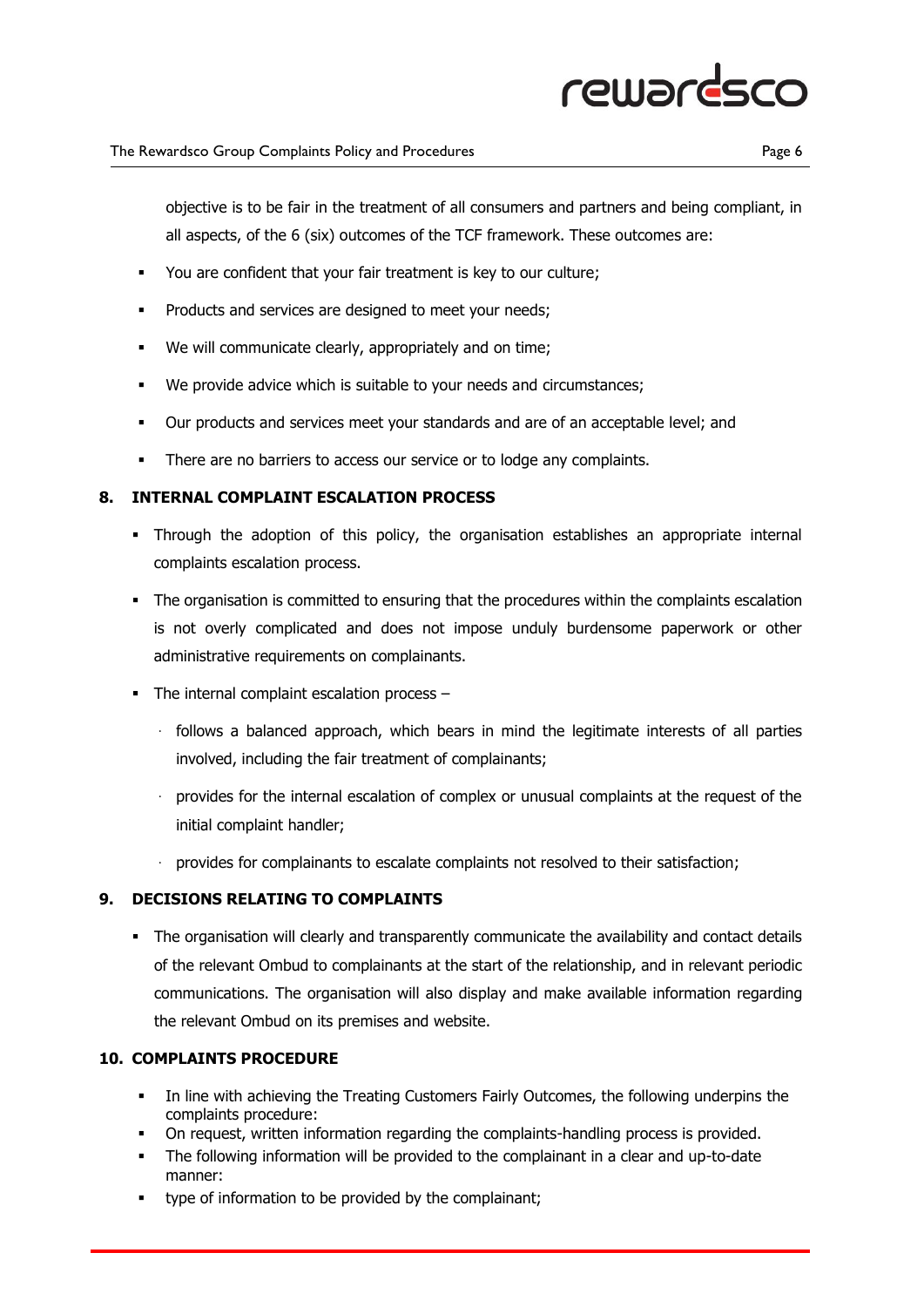

#### The Rewardsco Group Complaints Policy and Procedures **Page 7** 2014 1998 2014

- **■** identity and contact details of the person or department to whom the complaint should be directed;
- the process that will be followed when handling a complaint:
- **•** estimated timelines:
- **•** the availability of an ombudsman or alternative dispute resolution (ADR) mechanism;
- further handling of the complaint.

### **Complaints are dealt with as follows:**

The internal complaints escalation process is intended to provide fair and effective resolution of complaints. The time periods set out in this procedure will be adhered to as strictly as possible but may be varied if necessary. The following step-by-step guideline sets out the procedures we will adopt and shows how a complaint will be dealt with, once received:

- The date and contents of the complaint is logged in the Complaints Register.
- All complaints must be sent in writing together with any supporting documents by email to the relevant company as follows:

Rewardsco Investments (Pty) Ltd: customercare@rewards.co.za Rewardsco Sales (Pty) Ltd: customercare@rewards.co.za Vuka Money (Pty) Ltd: CustomerCare@vuka.online Jika (Pty) Ltd: Customercare@jikaconnect.co.za Mondo Connect (Pty) Ltd: [customercare@mondo.co.za](mailto:customercare@mondo.co.za)

▪ Should the complainant not have access to the Internet or Electronic Mail facilities; the below contact number for the relevant company should be used:

Rewardsco Investments (Pty) Ltd: 086 123 6666 Rewardsco Sales (Pty) Ltd: 086 123 6666 Vuka Money (Pty) Ltd: 086 158 6284 Jika (Pty) Ltd: 087 310 9571 Mondo Connect (Pty) Ltd: 086 123 8888

- The relevant customer services personnel will:
	- o acknowledge receipt of the complaint in writing within **24 hours** of receipt and give the complainant the name(s) and contact details of the person / department responsible for the resolution of the complaint. The complaint will be assigned accordingly.
	- $\circ$  investigate, evaluate and assess the complaint to ascertain whether the complaint can be resolved immediately. If the complaint can be resolved immediately, the necessary action will be taken, and the complainant will be advised accordingly.
- The standard time frame in the Customer Services department for the resolution of complaints is 7 to 14 working days. (Where a thorough investigation will be conducted including listening to the sales call or any other telephonic customer interactions. Where the complaint cannot be resolved within **7 to 14 working days** due to more complicated circumstances; feedback will be provided to the complainant within **21 working days** of the date of receipt of the initial complaint – provided that there has been receipt of all information required and/or the investigation has been completed. The complainant will be kept informed of the progress at least every **10 working days.**